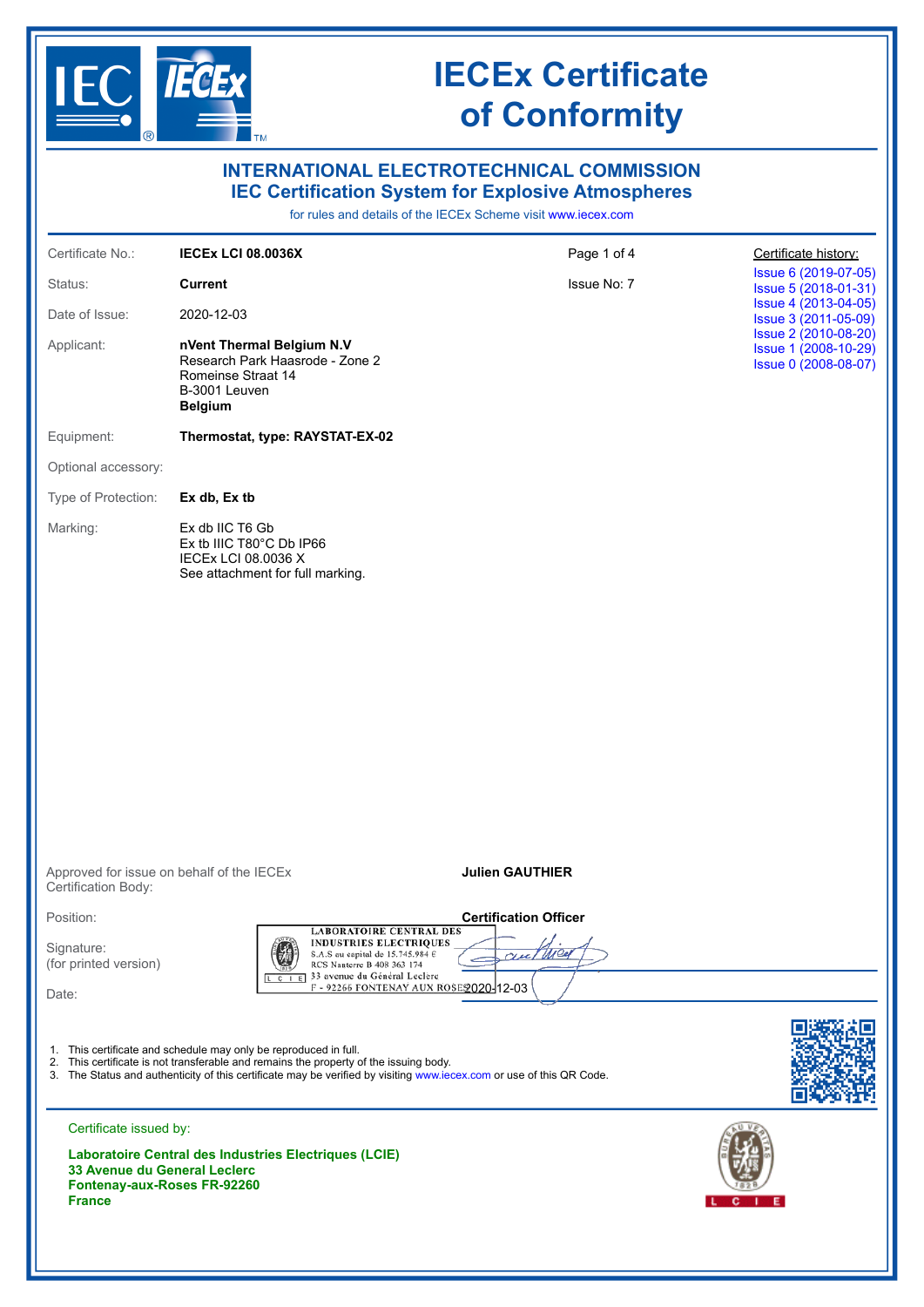

| Certificate No.:                                                                                                                                                                                                                                                                                                                                                                                                                                                                                         | <b>IECEX LCI 08.0036X</b>                                                                                                               | Page 2 of 4 |  |  |
|----------------------------------------------------------------------------------------------------------------------------------------------------------------------------------------------------------------------------------------------------------------------------------------------------------------------------------------------------------------------------------------------------------------------------------------------------------------------------------------------------------|-----------------------------------------------------------------------------------------------------------------------------------------|-------------|--|--|
| Date of issue:                                                                                                                                                                                                                                                                                                                                                                                                                                                                                           | 2020-12-03                                                                                                                              | Issue No: 7 |  |  |
| Manufacturer:                                                                                                                                                                                                                                                                                                                                                                                                                                                                                            | nVent Thermal Belgium N.V<br>Research Park Haasrode - Zone 2<br>Romeinse Straat 14<br>B-3001 Leuven<br><b>Belgium</b>                   |             |  |  |
| Additional<br>manufacturing<br>locations:                                                                                                                                                                                                                                                                                                                                                                                                                                                                | Barksdale, Inc.<br>3211 Fruitland Avenue<br>Los Angeles, CA 90058<br><b>United States of America</b>                                    |             |  |  |
| This certificate is issued as verification that a sample(s), representative of production, was assessed and tested and found to comply with the<br>IEC Standard list below and that the manufacturer's quality system, relating to the Ex products covered by this certificate, was assessed and<br>found to comply with the IECEx Quality system requirements. This certificate is granted subject to the conditions as set out in IECEx Scheme<br>Rules, IECEx 02 and Operational Documents as amended |                                                                                                                                         |             |  |  |
| <b>STANDARDS:</b><br>to comply with the following standards                                                                                                                                                                                                                                                                                                                                                                                                                                              | The equipment and any acceptable variations to it specified in the schedule of this certificate and the identified documents, was found |             |  |  |

**IEC 60079-0:2011** Edition:6.0 Explosive atmospheres - Part 0: General requirements

**IEC 60079-1:2014-06** Explosive atmospheres - Part 1: Equipment protection by flameproof enclosures "d" Edition:7.0

**IEC 60079-31:2013** Explosive atmospheres - Part 31: Equipment dust ignition protection by enclosure "t" Edition:2

> This Certificate **does not** indicate compliance with safety and performance requirements other than those expressly included in the Standards listed above.

### **TEST & ASSESSMENT REPORTS:**

A sample(s) of the equipment listed has successfully met the examination and test requirements as recorded in:

Test Reports:

[FR/LCI/ExTR08.0042/00](https://www.iecex-certs.com/deliverables/REPORT/16016/view) [FR/LCI/ExTR08.0042/01](https://www.iecex-certs.com/deliverables/REPORT/16017/view) [FR/LCI/ExTR08.0042/02](https://www.iecex-certs.com/deliverables/REPORT/16018/view) [FR/LCIE/ExTR19.0065/00](https://www.iecex-certs.com/deliverables/REPORT/16366/view)

[FR/LCIE/ExTR17.0068/00](https://www.iecex-certs.com/deliverables/REPORT/15634/view)

Quality Assessment Reports:

[GB/BAS/QAR07.0053/07](https://www.iecex-certs.com/deliverables/REPORT/46657/view) [GB/CML/QAR20.0012/01](https://www.iecex-certs.com/deliverables/REPORT/69290/view)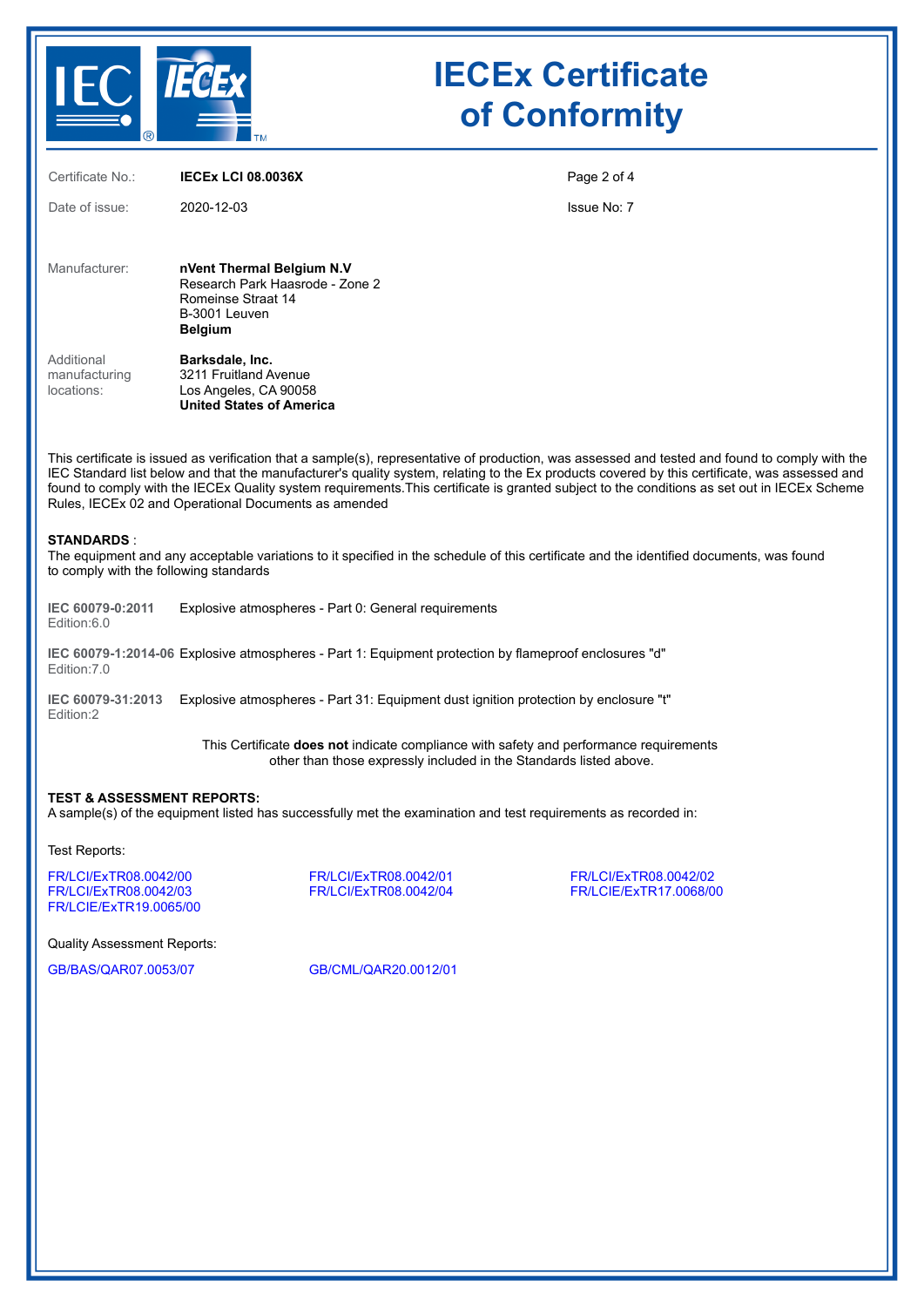

Certificate No.: **IECEx LCI 08.0036X**

Date of issue: 2020-12-03

Page 3 of 4

Issue No: 7

### **EQUIPMENT:**

Equipment and systems covered by this Certificate are as follows:

Explosion-proof thermostat with an aluminium alloy enclosure, whose internal free volume is approximately 370 cm $^3\!$ . See attachment for more details.

### **SPECIFIC CONDITIONS OF USE: YES as shown below:**

The flamepaths are specified with maximum gaps smaller than those shown in the standard and shall not be enlarged. The manufacturer should be consulted for values if required for maintenance etc.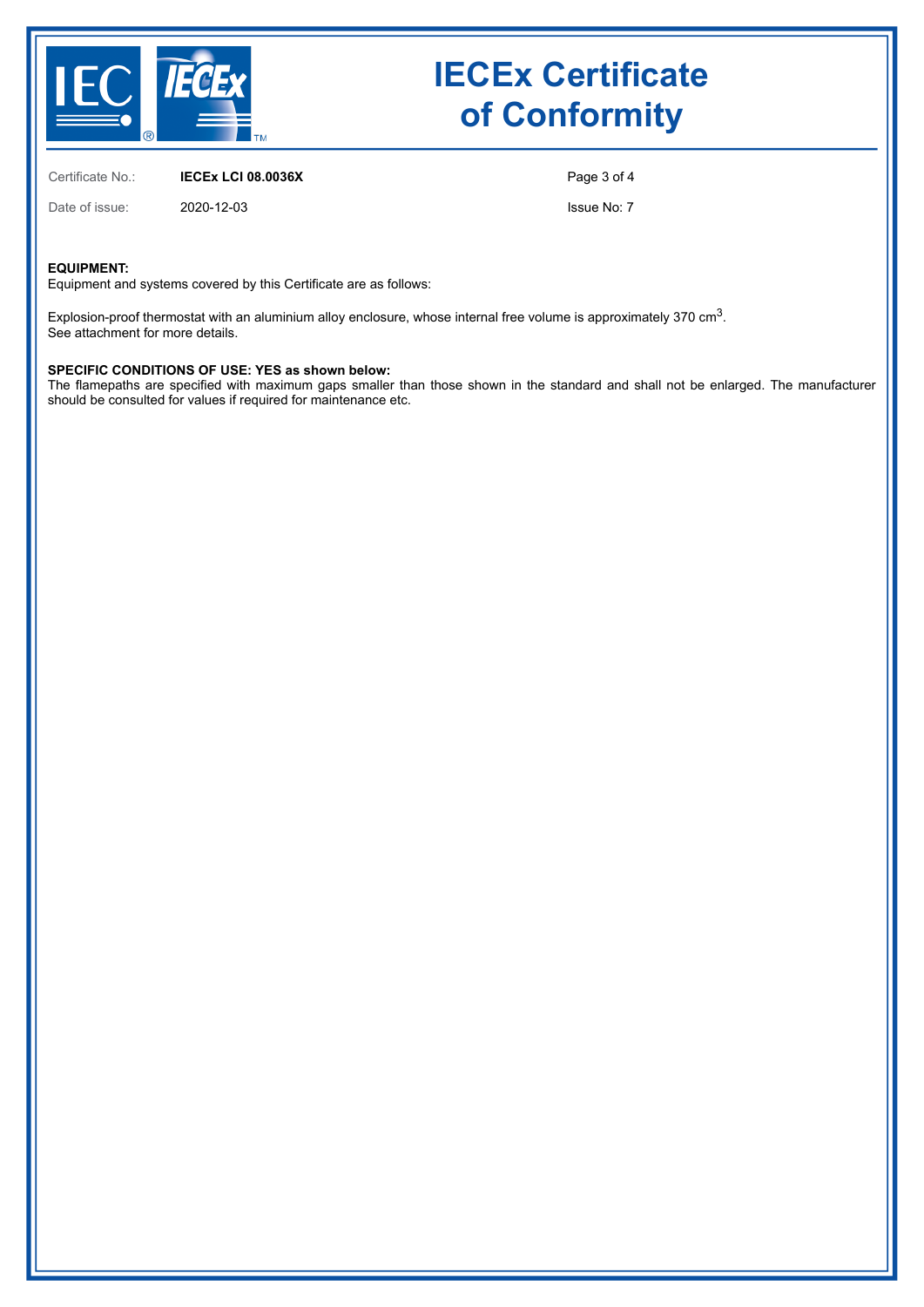

Certificate No.: **IECEx LCI 08.0036X**

Date of issue: 2020-12-03

Page 4 of 4

Issue No: 7

**DETAILS OF CERTIFICATE CHANGES (for issues 1 and above) Issue 00:** Certification according to IEC 60079-0:2004, IEC 60079-1:2003, IEC 61242-0:2004 and IEC 61241-1:2004 standards. **Issue 01:** Change of manufacturer: "BARKSDALE Inc." replaces "TYCO THERMAL CONTROLS". **Issue 02:** Technical file update. **Issue 03:** Modification of the manufacturing process to create the enclosure. Technical file update. Update of the ingress protection level (IP65). **Issue 04:** Normative update according to IEC 60079-0:2007, IEC 60079-1:2007 and IEC 60079-31:2008 standards. Modification of applicant: "Pentair Thermal Management" replaces "TYCO THERMAL CONTROLS". Update of the ingress protection level (IP66). **Issue 05:** Normative update according to IEC 60079-0:2011, IEC 60079-1:2014 and IEC 60079-31:2013 standards. Update of specific conditions of use. **Issue 06:** Modification of applicant and manufacturer: "nVent Thermal Belgium N.V" replaces "Pentair Thermal Management". **Issue 07:** Modification of QAR reference for Additional manufacturing location (file LCIE #170109)

**Annex:**

[IECEx LCI 08.0036X issue 07 - Annex.pdf](https://www.iecex-certs.com/deliverables/CERT/51308/view)